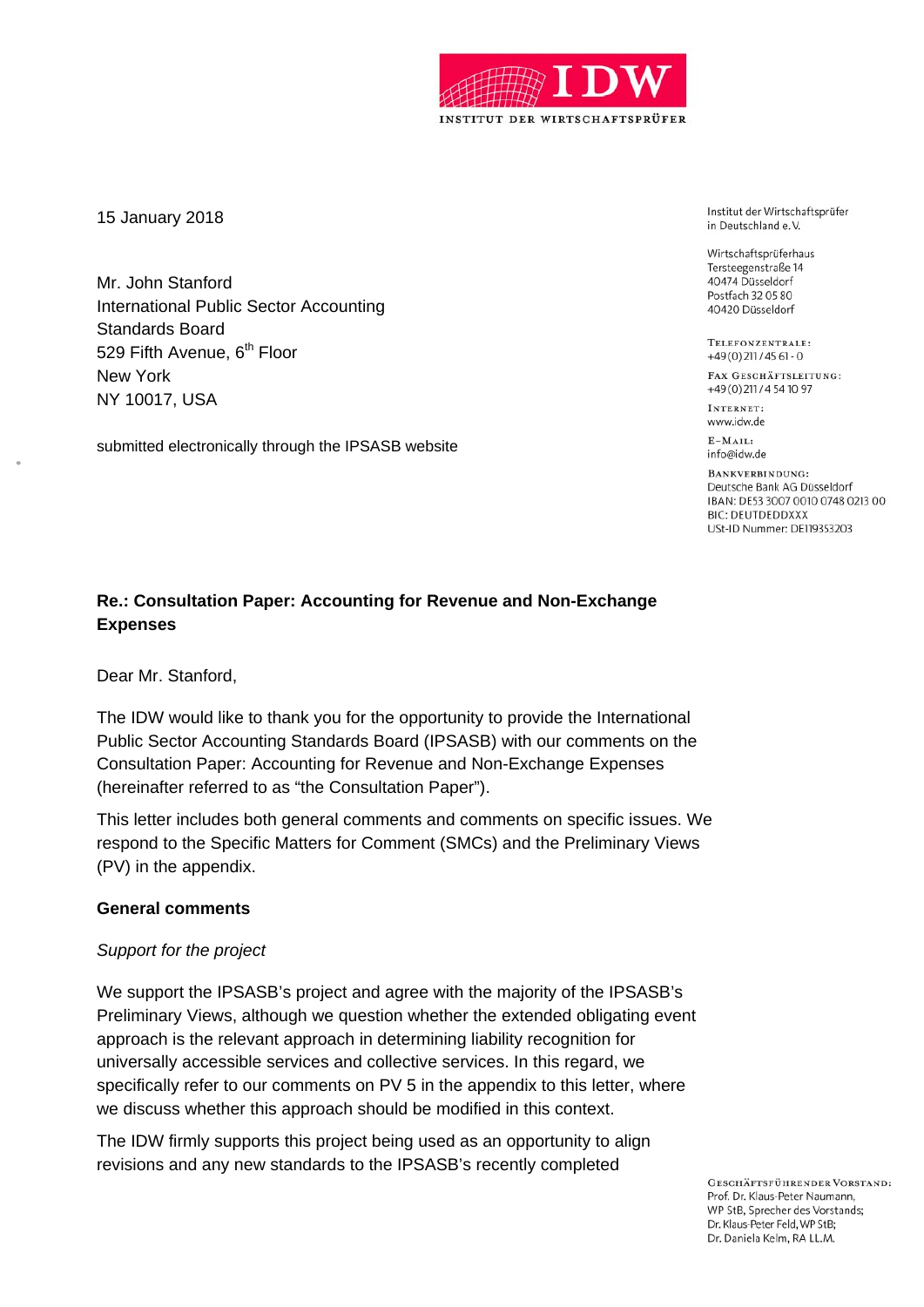

#### **page 2 of 15** to the comment letter to the IPSASB dated 15 January 2018

Conceptual Framework. In this context, we strongly encourage the IPSASB to ensure there is no accounting mismatch between the recognition of revenue related to social benefits (explicitly within the scope of this project) and social benefits- related expense (excluded from this project – but dealt with in ED 63) before finalizing either of these projects, and comment specifically on this issue below.

# **Comments on Specific Issues**

# *Support for changing the categorization of revenue transactions*

In our view, the Category A, B and C approach to revenue recognition discussed in the Consultation Paper is likely to result in more appropriate and useful financial information for both accountability and decision-making purposes than the current exchange vs non-exchange differentiation.

Specifically, the IDW agrees that Category A transactions should be addressed in a revised version of IPSAS 23. This would involve matching the recognition of "general" revenue items to the underlying event giving rise to the revenue.

We also welcome alignment of revenue recognition for transactions in Categories B and C to an IFRS 15-equivalent IPSAS tailored to the public sector environment and the IPSASB's Conceptual Framework, where appropriate. A public sector performance obligation approach (PSPOA), as discussed in the Consultation Paper, that is based on IFRS 15 is an appropriate approach to revenue recognition for funds or other resources provided to a public sector entity when they are intended to fund the delivery of particular services; i.e., when specific performance obligations can be "matched" to the receipt of such revenue.

# *Recognition and measurement of services in-kind and other donations*

We note the discussion in chapter 5 of the Consultation Paper concerning current recognition option in IPSAS 23 for services in-kind and the resultant lack of comparability.

Whilst we agree that the lack of comparability is a valid argument for the IPSASB to revise this aspect of IPSAS 23, it is not the only reason to remove this option. Non-recognition of services in-kind or other donations that enhance service delivery capacity does not meet the objectives of financial reporting in several additional respects. Specifically, not recognizing a service in-kind, or other donation, will deny users appropriate information for accountability and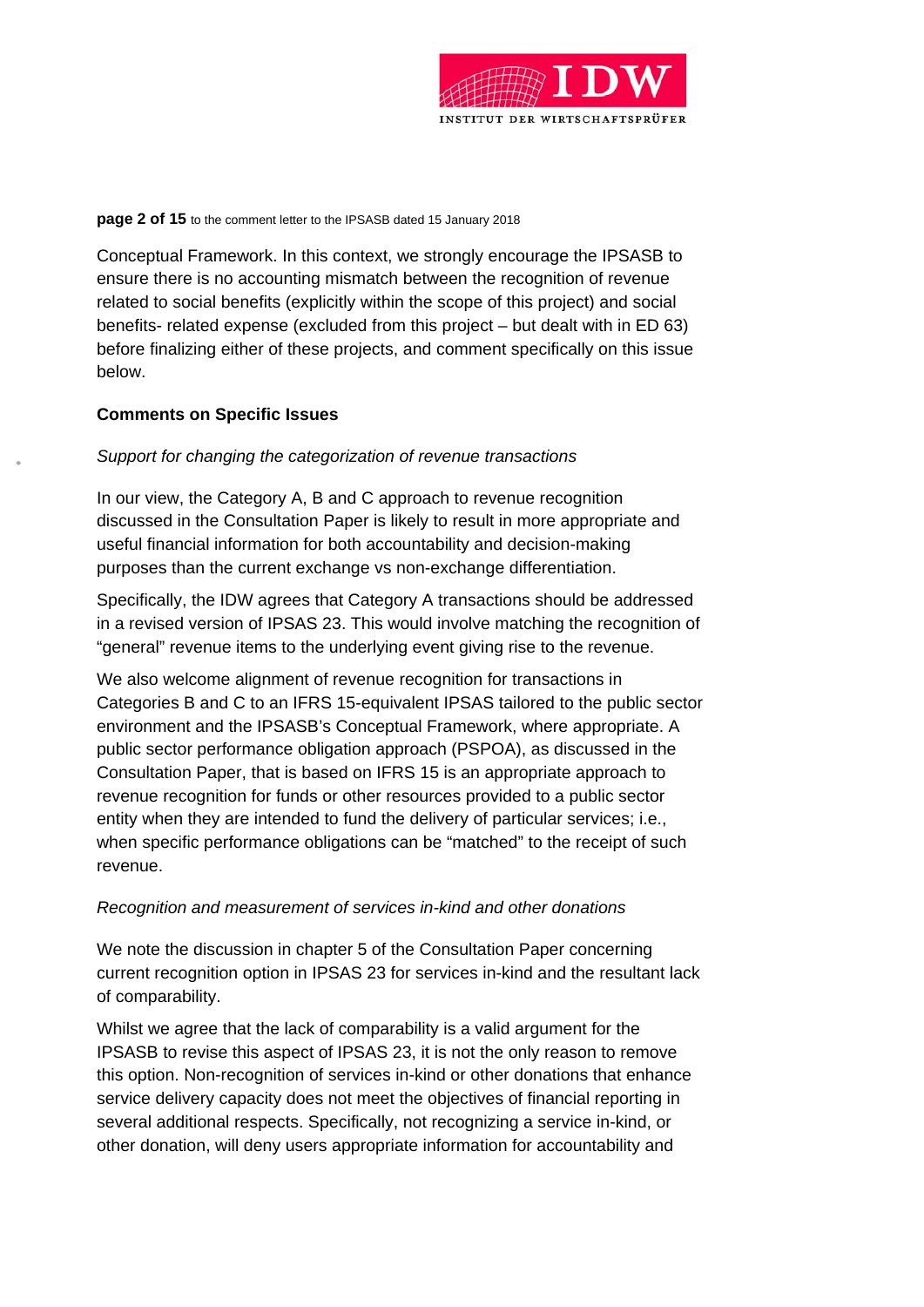

#### **page 3 of 15** to the comment letter to the IPSASB dated 15 January 2018

decision making purposes (see chapter 2 of the Conceptual Framework, which also specifically refers to donations and donors). Irrespective of their source, all donations, grants, voluntary provision of services etc. that are accepted as having a value in terms of enhancing service delivery by a public sector entity constitute available resources that contribute to the entity's service delivery capacity. (That is not to say that all services in-kind will meet this criterion – some voluntary service schemes may provide work experience to volunteers but little or no enhancement of service delivery capacity and so would appropriately not be recognized). Non-recognition of any (service delivery enhancing) resources that are at the entity's disposal does not result in fair presentation of the entity's financial position and service delivery achievements.

### *Categorization of revenue – Differentiation from other accounting phenomena*

It is to be expected that not all funding arrangements will be sufficiently specific as to lend themselves to unequivocal classification between the three categories discussed in chapter 3 and capital grants discussed in chapter 5 of the Consultation Paper. Indeed, some may represent other accounting phenomena such as equity injections.

In the absence of firm criteria, preparers' views as to the most appropriate classification may be influenced by practical issues, leading to a firm preference in the interpretation of arrangements for which more than one interpretation might have otherwise been possible.

In our view, Category A transactions will generally form a very significant portion of revenue in the public sector; albeit not for every public sector entity. Therefore IPSASB will need to develop robust criteria for determining the transactions classified as Category A. This will be a highly significant aspect of this project.

As far as the differentiation of Category A transactions from Categories B and C is concerned, revenue streams labelled as taxes, contributions and even charges may be so annotated as to imply a link to benefits or services rather than classification as general taxation. We suspect that many such streams will, in substance, constitute general taxation, notwithstanding their individual annotation. For example, specific payroll deductions may carry different labels for reasons of political acceptability, but nevertheless be calculated on the basis of the individual's income instead of carrying a direct link to service delivery or performance obligations. Other perhaps similar revenue items may indeed be directly linked to performance obligations.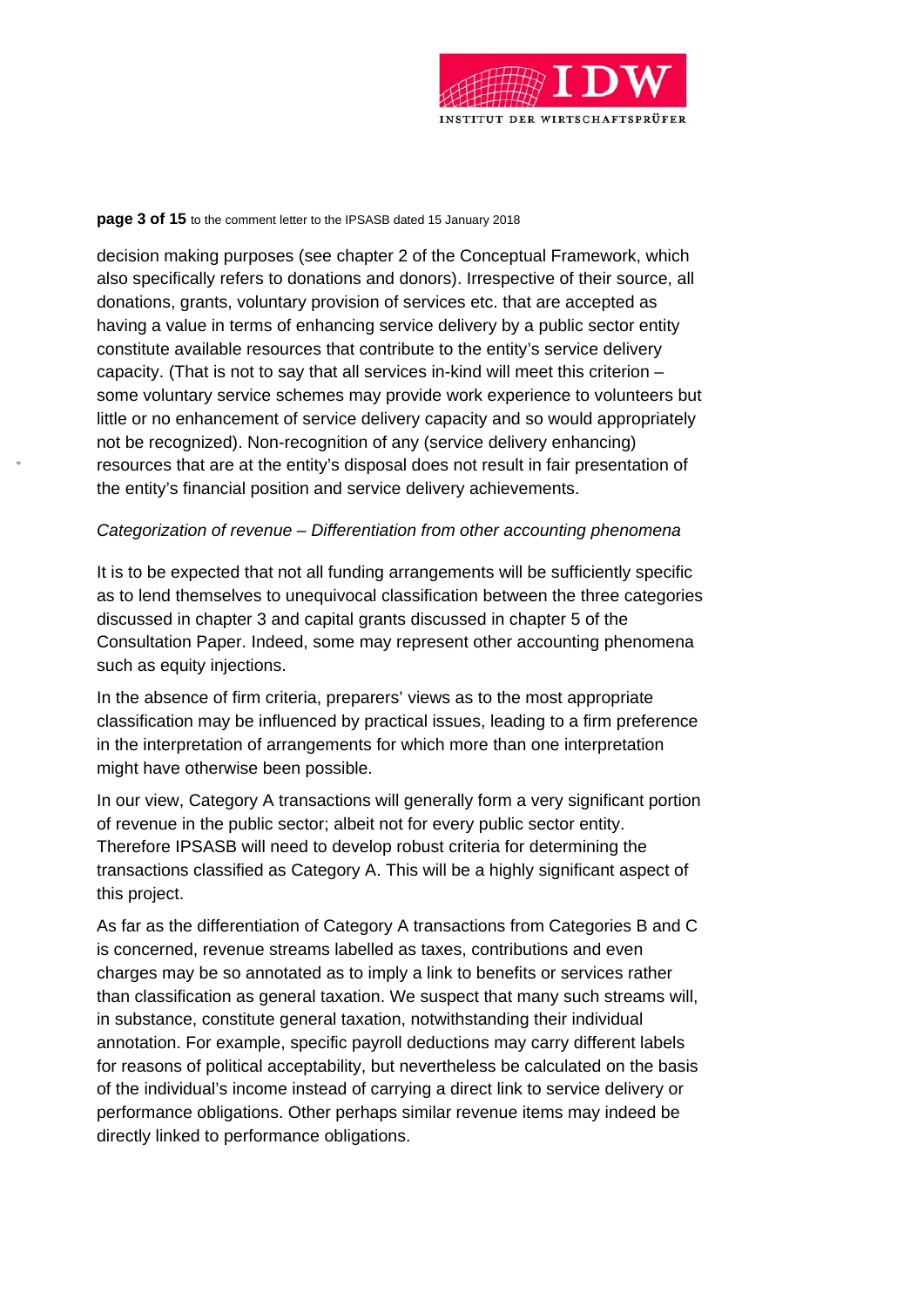

#### **page 4 of 15** to the comment letter to the IPSASB dated 15 January 2018

*Difference in timing of projects - potential for mismatch in the recognition of revenue and expense for social benefits* 

As noted in our general comments, thorough coordination will be required with the social benefits project to prevent an accounting mismatch between the recognition of revenue (in this project) and expenses (in ED 63) for social benefits defined in ED 63. Furthermore, given the diversity of social benefit schemes administered throughout the world, the classification of revenue that represents contributions linked to social benefits defined within the IPSASB's social benefits project (ED 63) may be especially challenging. In particular, for such contributions within Category B, the IPSASB will need to develop criteria to determine to what they shall be matched. In some schemes, contributions may need to be recognised as revenue on the basis that in substance they fund benefits to current scheme beneficiaries; in others they may need to be accrued (as liabilities) for future benefits to current and future scheme beneficiaries. Contributions within Category A could not be "matched" in this way.

For this reason, the IPSASB will need to establish robust criteria, whereby factors such as the basis of calculation, existence or absence of a link to performance obligations, whether this is to current or future beneficiaries or a combination of the two, are assessed in determining the appropriate classification in Category A, B or C. We also refer to our response to PV2 in the appendix to this letter.

In some cases, guidance will also be needed to ensure Category A transactions are appropriately differentiated from capital grants and injections of equity (i.e., ownership contributions).

If you have any questions relating to our comments in this letter, we should be pleased to discuss matters further with you.

Yours truly,

Klaus-Peter Feld Gillian G. Waldbauer Executive Director **Executive Director Head of International Affairs** 

541/584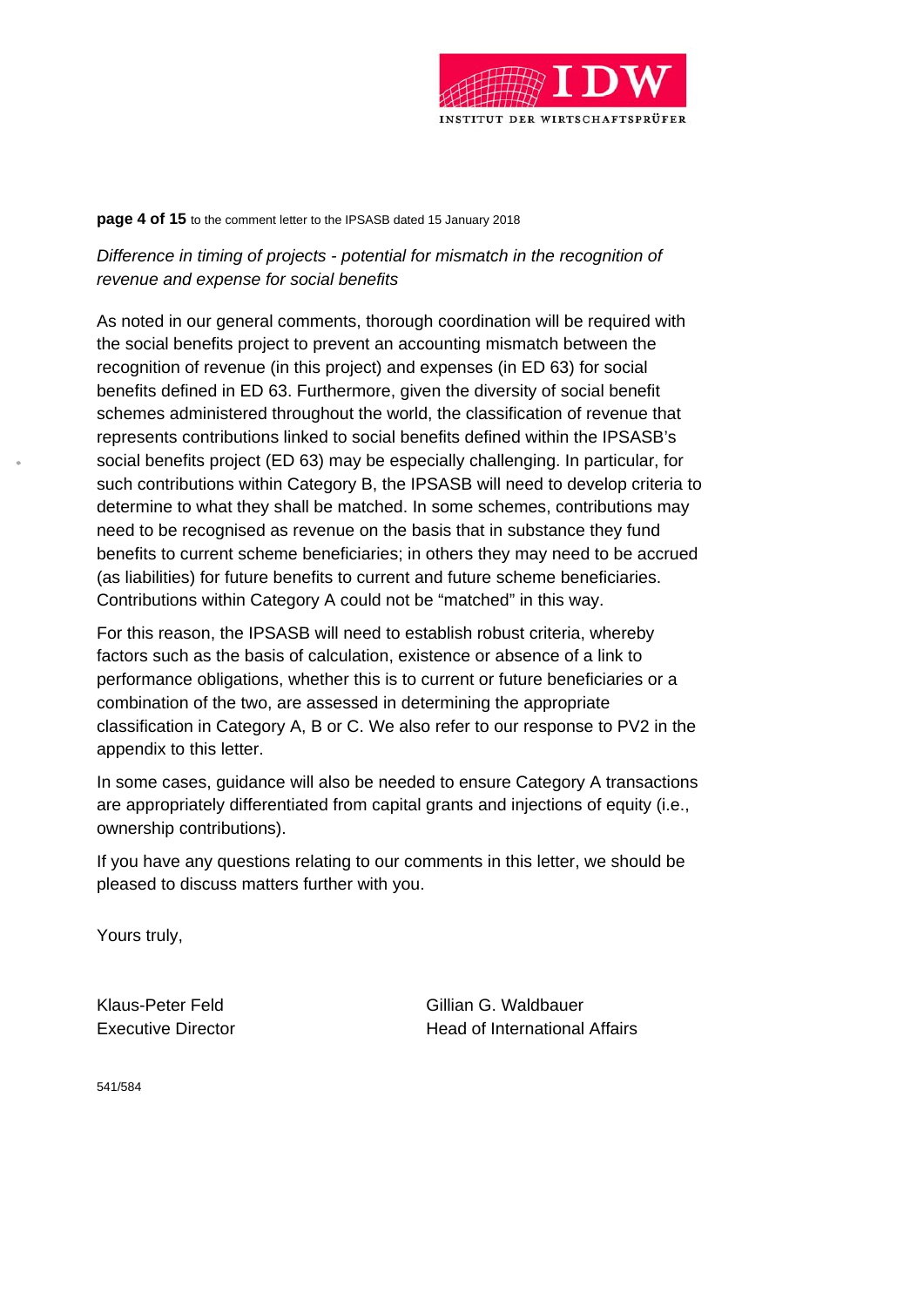

**page 5 of 15** to the comment letter to the IPSASB dated 15 January 2018

# **Appendix**

# **Specific Matters for Comment and Preliminary Views**

# **Preliminary View 1 (following paragraph 3.8)**

*The IPSASB considers that it is appropriate to replace IPSAS 9, Revenue from Exchange Transactions, and IPSAS 11, Construction Contracts with an IPSAS primarily based on IFRS 15, Revenue from Contracts with Customers. Such an IPSAS will address Category C transactions that:* 

- *(a) Involve the delivery of promised goods or services to customers as defined in IFRS 15; and*
- *(b) Arise from a contract (or equivalent binding arrangement) with a customer which establishes performance obligations.*

*Do you agree with the IPSASB's Preliminary View? If not, please give your reasons.* 

We agree. The development of an IPSAS aligned to IFRS 15 and adapted to public sector environment would be appropriate to deal with those public sector contracts and arrangements that have essentially similar economic substance to profit generating contracts common in the private sector – i.e., where there is a clear case for matching a particular recognition of a revenue source with specific service delivery.

We expect that transactions classified as Category B and Category C will generally be treated similarly under this approach.

# **Preliminary View 2 (following paragraph 3.9)**

*Because Category A revenue transactions do not contain any performance obligations or stipulations, the IPSASB considers that these transactions will need to be addressed in an updated IPSAS 23.* 

*Do you agree with the IPSASB's preliminary View 2? If not, please give your reasons.* 

We agree that a revised version of IPSAS 23 would be appropriate to deal with those revenue transactions that cannot be matched to identifiable and specific performance obligations or stipulations (Category A).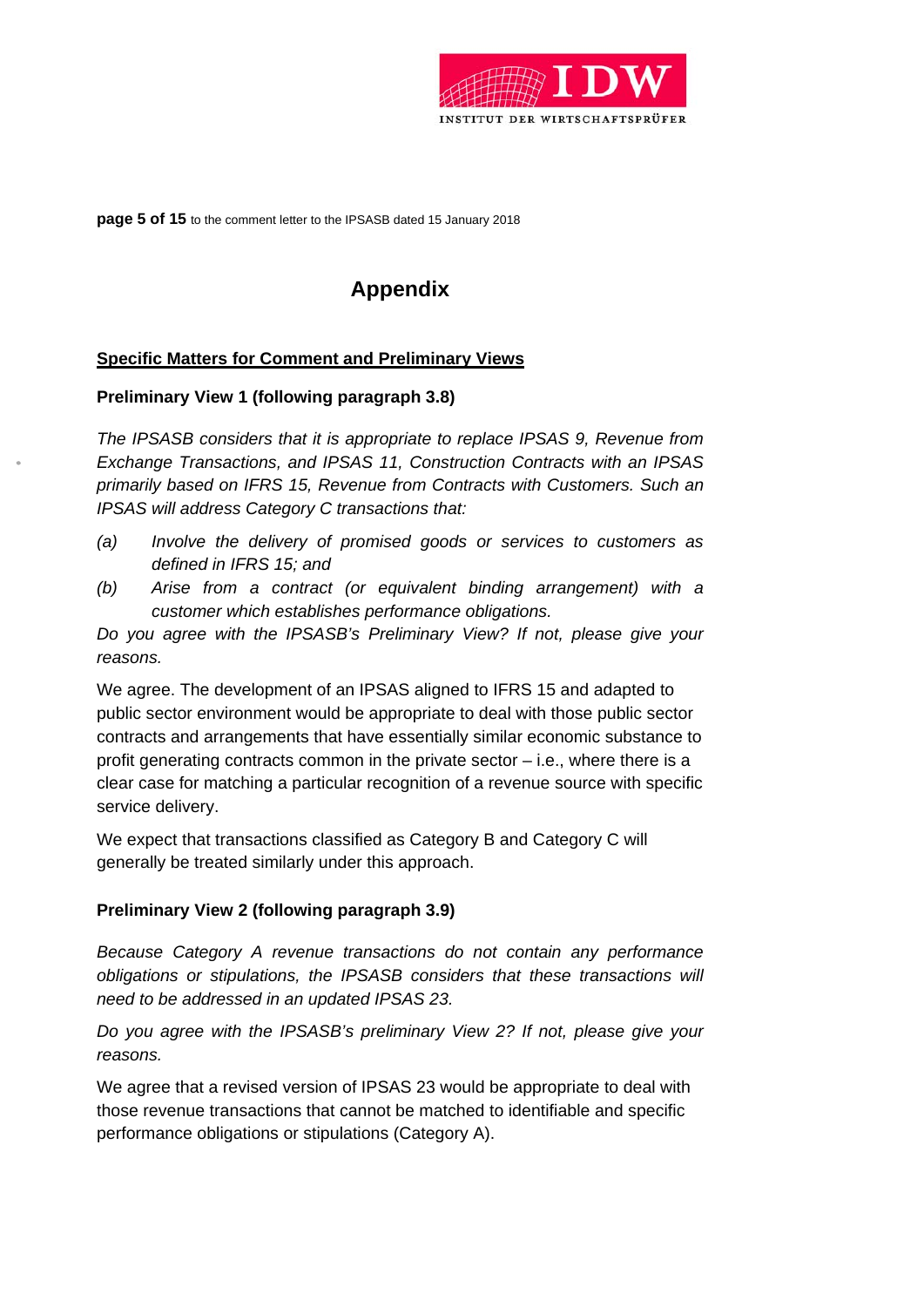

#### **page 6 of 15** to the comment letter to the IPSASB dated 15 January 2018

As explained further in our covering letter, robust guidance will be needed in respect of the classification criteria for Category A transactions. In our view, appropriate differentiation of revenue will be particularly important for both this project and the IPSASB's social benefit project (ED 63). The substance of the transaction (e.g., the basis on which it is derived or calculated), rather than how it may be labelled needs to drive the recognition method. In this context, we note that para. 3.3 (a) refers to general taxation receipts and inter-governmental transfers, such as non-specific and non-earmarked grants (underlined for emphasis). Certain revenue sources may appear to be earmarked (e.g., because they are labelled as "contributions to" or "charges for" a particular service), but in substance they may constitute a general tax on income or a tax on another phenomena and thus fall within Category A. In other cases, they might in-substance be social benefit contributions to be dealt in line with in the forthcoming IPSAS on Social Benefits. Criteria to be considered would include whether, and if so how, the practical administration of the service and the basis of calculation actually links this revenue to the specific service delivery. For example, a calculation basis with no clear link to the service coupled with a mismatch between the amount of revenue and the volume of service could indicate that the service is financed from general taxation revenue and not from the "seemingly appropriately" labelled contributions. Such contributions themselves will then fall within Category A. Categorization of such labelled "contributions" and "charges" may need to be determined on a type-by-type or even a case-by-case basis.

We also consider it of paramount importance that contributions that insubstance are social benefit contributions are dealt with in line with the IPSASB's project on Social Benefits (ED 63) to ensure there is no mismatch with the corresponding expense. Specifically, a contribution might not be treated as Category A transaction in line with this project and thus recognized as revenue according to an updated IPSAS 23, when the corresponding expense is accounted for differently under the forthcoming IPSAS on Social Benefits, finalized possibly at a later point in time.

# **Specific Matter for Comment 1 (following paragraph 3.10)**

*Please provide details of the issues that you have encountered in applying IPSAS 23, together with an indication of the additional guidance you believe is needed in an updated IPSAS 23 for:* 

- *(a) Social contributions; and/or*
- *(b) Taxes with long collection periods.*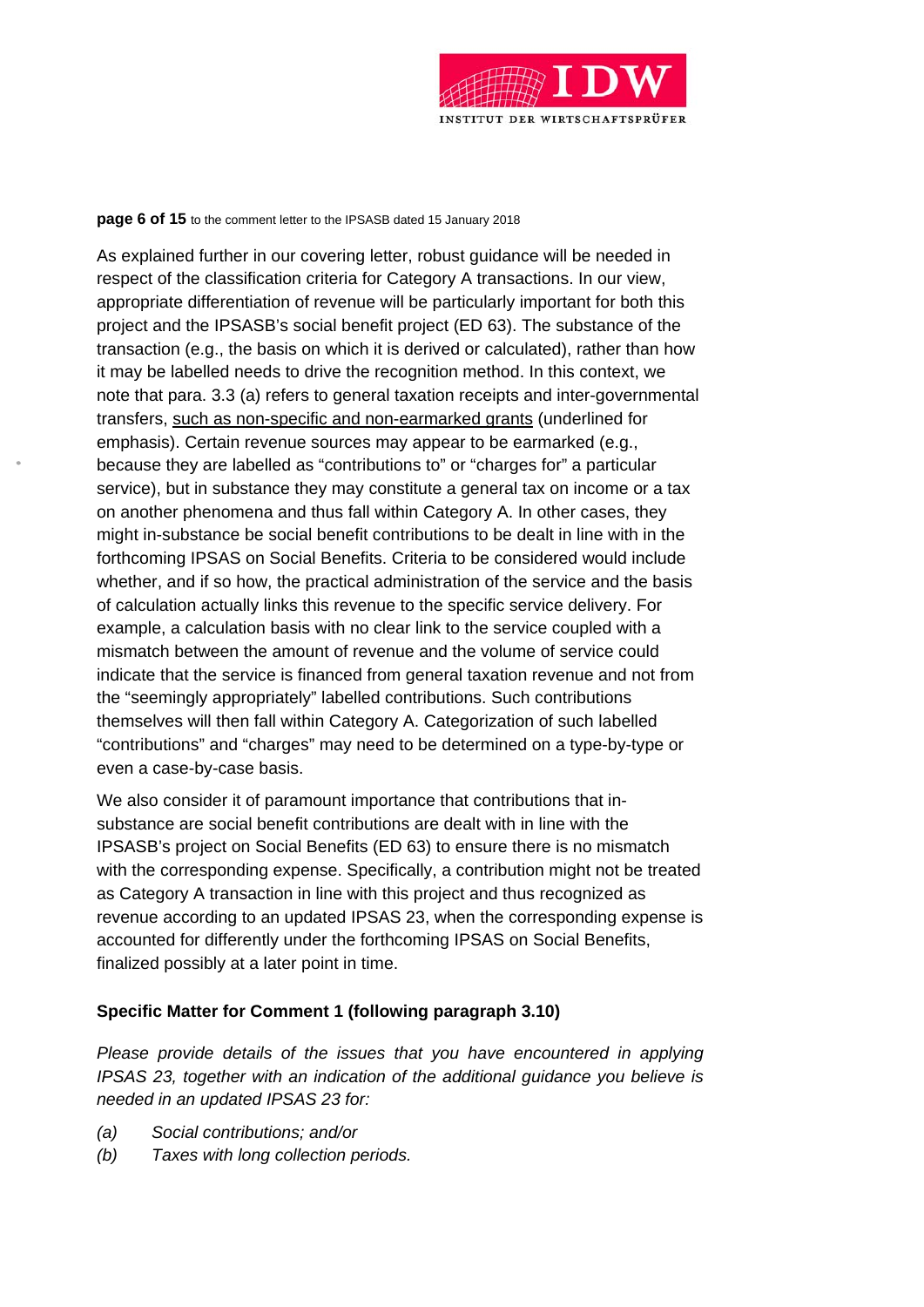

### **page 7 of 15** to the comment letter to the IPSASB dated 15 January 2018

*If you believe that there are further areas where the IPSASB should consider providing additional guidance in an updated IPSAS 23, please identify these and provide details of the issues that you have encountered, together with an indication of the additional guidance you believe is needed.* 

As non-preparer in a jurisdiction that does not apply IPSAS, the IDW is not in a position to respond.

# **Preliminary View 3 (following paragraph 4.64)**

*The IPSASB considers that Category B transactions should be accounted for using the Public Sector Performance Obligation Approach.* 

*Do you agree with the IPSASB's Preliminary View 3? If not, please give your reasons.* 

We agree that Category B transactions may be most appropriately accounted for under a Public Sector Performance Obligation Approach specially developed for the public sector.

# **Specific Matter for Comment 2 (following paragraph 4.64)**

*The IPSASB has proposed broadening the requirements in the IFRS 15 fivestep approach to facilitate applying a performance obligation approach to Category B transactions for the public sector. These five steps are as follows:* 

*Step 1 – Identify the binding arrangement (paragraphs 4.29-4.35);* 

*Step 2 – Identify the performance obligation (paragraphs 4.36-4.46);* 

*Step 3 – Determine the consideration (paragraphs 4.51-4.50);* 

*Step 4 – Allocate the consideration (paragraphs 4.51-4.54); and* 

*Step 5 – Recognize revenue (paragraphs 4.55-4.58).* 

*Do you agree with the proposals on how each of the IFRS 15 five-steps could be broadened? If not, please explain your reasons.* 

We generally agree that a five step revenue recognition approach mirroring that in IFRS 15 but adapted to public sector specifics will be appropriate (public sector performance obligation approach (PSPOA)).

Step 1: Identify the binding arrangement. We agree that many arrangements in the public sector will not be governed by a single and enforceable contract, as would likely be the case in the private sector. Consequently sufficient flexibility will be needed in assessing whether or not a binding arrangement exits.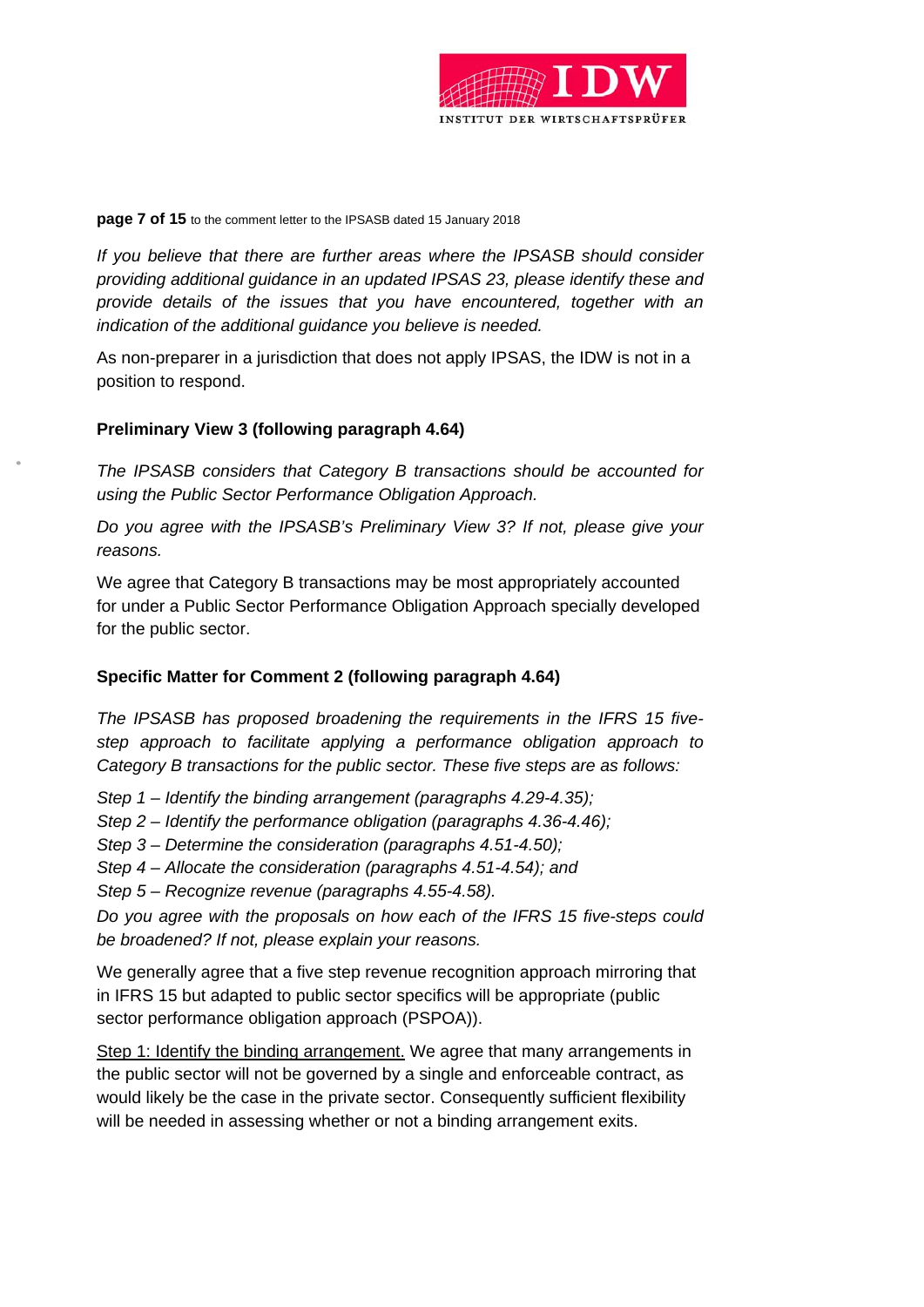

**page 8 of 15** to the comment letter to the IPSASB dated 15 January 2018

Guidance – possibly along the lines of para. 4.32 – will be needed to support preparer judgments needed in this regard.

Step 2: Identify the performance obligations. The description of Step 2 in the Consultation Paper seems to mix elements of Step 5 (satisfaction) with Step 2 (identification). In developing this approach in a final standard public sector specific guidance on this will need to be developed.

In developing this revenue recognition step for public sector application, it needs to be clear that the purpose of identification is not first and foremost to determine whether a particular good or service required to be provided is actually distinct from another good or service for the recipient (although information on separate service lines may be needed for other purposes). The key issue is whether the method and particularly the timing of provision (i.e., when control passes) differ. Specifically, provision of a one-off service (e.g., an inoculation to individuals within a given population undertaken in stages) will need to be differentiated from a service provided at regularly recurring intervals (e.g., monthly waste disposal), and constant, continuous service provision (e.g., availability of basic utilities). Thus where a range of services is concerned, it is this aspect rather than distinctness of each service per se that will be key in bundling non-distinct services in order to identify performance obligations (see paras. 4.42 and 4.43).

We further question the general assumption in para. 4.45 that the lack of specification of the nature or quantity of services (only specified time frame) will always mean that there is no performance obligation and thus the revenue will classify as Category A. However, if the entity provides a single type (bundle) of services, lack of specification or even an announced intention to fund the entity's general internal activities would, in substance, support that particular service provision (similar to fixed administration costs that would form part of indirect cost of sales in a private sector profit generating environment) and so there may be a case for categorizing such revenue as Category B or C. In our opinion, where consideration is provided for a specified time period without specifying a particular performance obligation, instead of simply making any such assumption, preparers would need to assess the possible use put to such consideration to support its recognition as revenue only in the period of receipt.

Steps 3 and 4: Determine and allocate the consideration. In the public sector context, it is important to underline that in comparison to the private sector it will be cost coverage over time and availability of funding rather than profitability that is likely to be the key consideration for the entity tasked with provision of a good or service. Often the exact amount of consideration will be fixed, and thus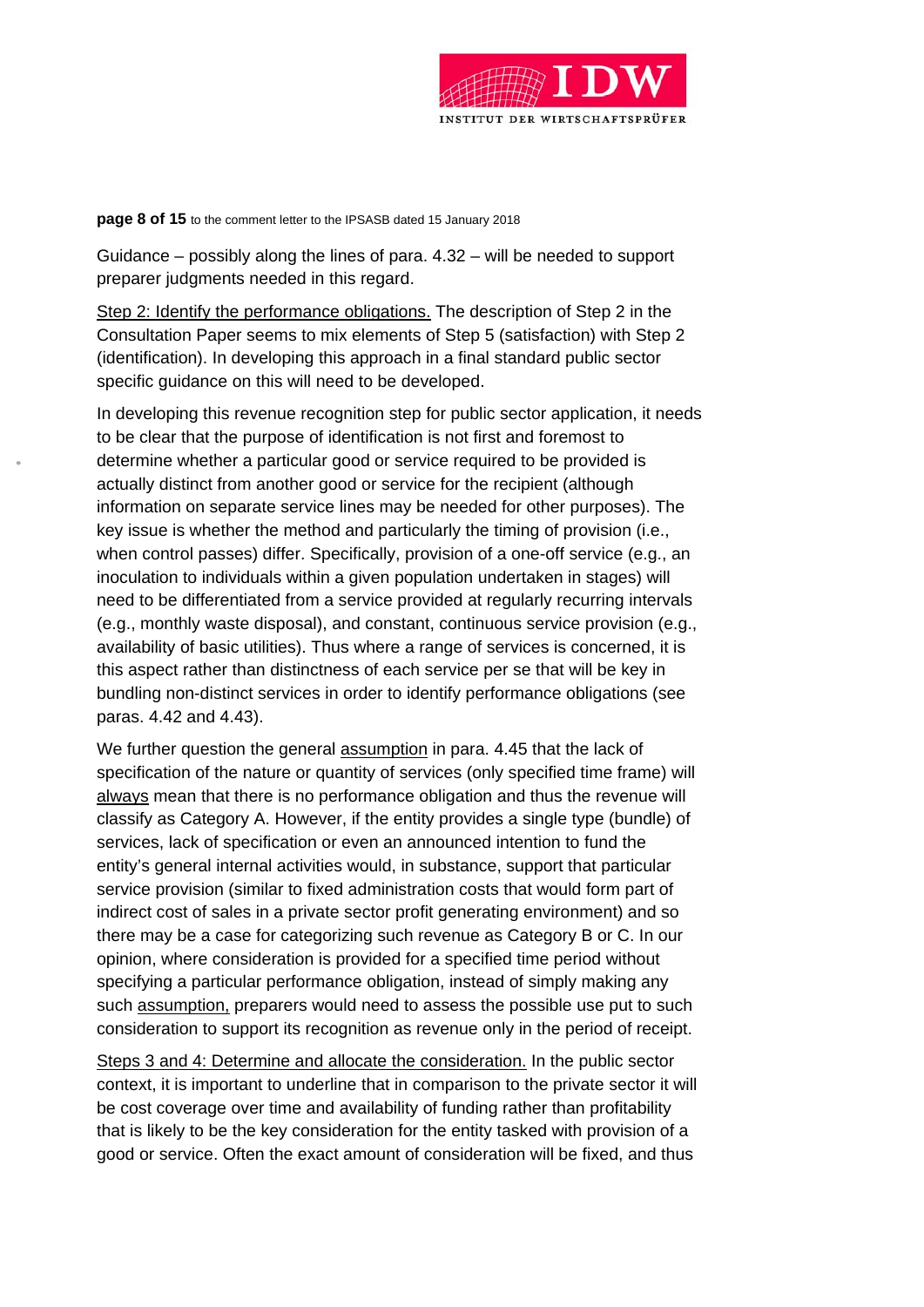

#### **page 9 of 15** to the comment letter to the IPSASB dated 15 January 2018

the level of service provision must be "cut to fit the cloth". In other cases the entity may be required to adjust future charges to compensate for a (temporary) surplus or shortfall. Given this, as well as our comments concerning the purpose of an identification of performance obligations, we agree that an IFRS 15-driven emphasis on establishing a stand-alone selling price for a particular good or service is likely to be misplaced in a public sector context.

Step 5: Recognize revenue. The phrase "when (or as) the public sector entity fulfils its performance obligations" (see paras 4.56-58) is intended as the public sector equivalent of the IFRS terms of "satisfaction of a performance obligation" and "transfer of control" (see IFRS 15.31 et. seq.). In our opinion further clarification of the criteria to determine the principle of "fulfilling a performance obligation" will be needed.

Under the proposed PSPOA approach, we fully agree that where fixed consideration is concerned, the provision of goods and services or construction of a capital item should be the key factor in determining the point in time of revenue recognition and not the timing of actual receipt of corresponding consideration. Advance receipt of consideration for goods and services yet to be provided would give rise to a liability for the recipient entity to perform the goods and services delivery obligation. We refer to comments in the covering letter and our response to SMC 5 below in regard to the need for IPSASB to consider requiring presentation of an "other obligation" in the statement of financial position where capital grants have been received but funds remain unspent at the financial reporting date.

# **Specific Matter for Comment 3 (following paragraph 4.64)**

*If the IPSASB were to implement Approach 1 and update IPSAS 23 for Category B transactions, which option do you favor for modifying IPSAS 23 for transactions with time requirements (but no other stipulations):* 

- *(a) Option (b) Require enhanced display/disclosure;*
- *(b) Option (c) Classify time requirements as a condition;*
- *(c) Option (d) Classify transfers with time requirements as other obligations; or*
- *(d) Option (e) Recognize transfers with time requirements in net assets/equity and recycle through the statement of financial performance.*

*Please explain your reasons.*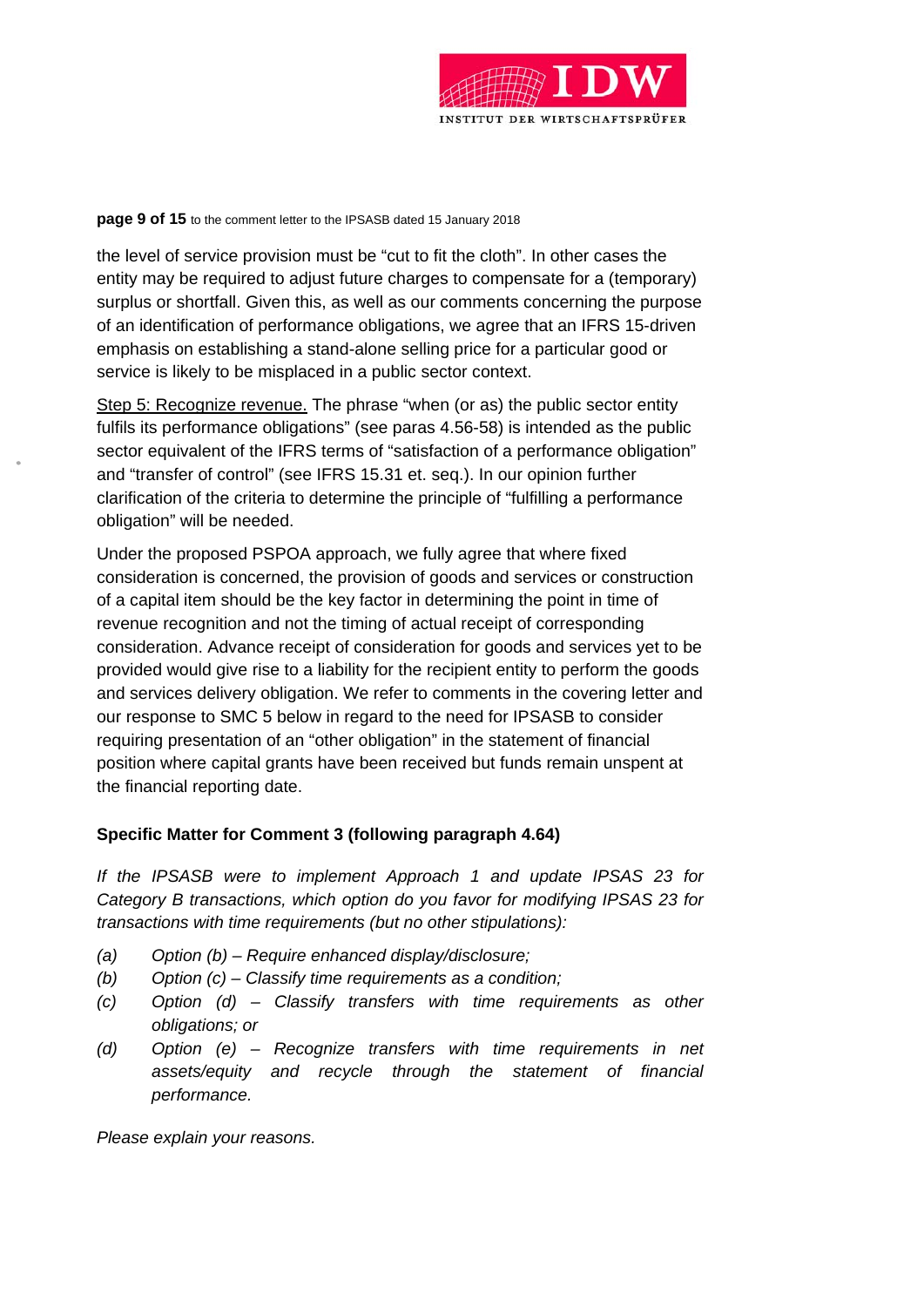

**page 10 of 15** to the comment letter to the IPSASB dated 15 January 2018

As noted above, we support the IPSASB's proposed move from its present exchange vs non-exchange approach to the PSPOA.

Subject to this, were the IPSASB to revise IPSAS 23 to encompass transactions within Category B, we would have a preference for option (d), on the basis that this approach is in line with the Conceptual Framework using the potential for presentation of "other obligations" thus enabling revenue to be recognized over time where appropriate, rather than only in the period of receipt.

# **Specific Matter for Comment 4 (following paragraph 4.64)**

*Do you consider that the option that you have identified in SMC 3 should be used in combination with Approach 1 Option (a) – Provide additional guidance on making the exchange/non-exchange distinction?* 

- *(a) Yes*
- *(b) No*

*Please explain your reasons.* 

As noted above, we support the IPSASB's proposed move from its present exchange vs non-exchange approach to the PSPOA for Category B transactions.

Subject to the above, we agree that additional guidance under option (a) together with option (e) would be appropriate, if contrary to our views the IPSASB were to revise IPSAS 23 to encompass transactions within Category B.

# **Preliminary View 4 (following paragraph 5.5)**

*The IPSASB considers that accounting for capital grants should be explicitly addressed within IPSAS. Do you agree with the IPSASB's preliminary view 4? If not please give your reasons.* 

We agree that it is appropriate for the IPSASB to address the accounting for capital grants in an IPSAS. We refer to our comments in the covering letter in this regard.

# **Specific Matter for Comment 5 (following paragraph 5.5)**

*(a) Has the IPSASB identified the main issues with capital grants? If you think that there are other issues with capital grants, please identify them.*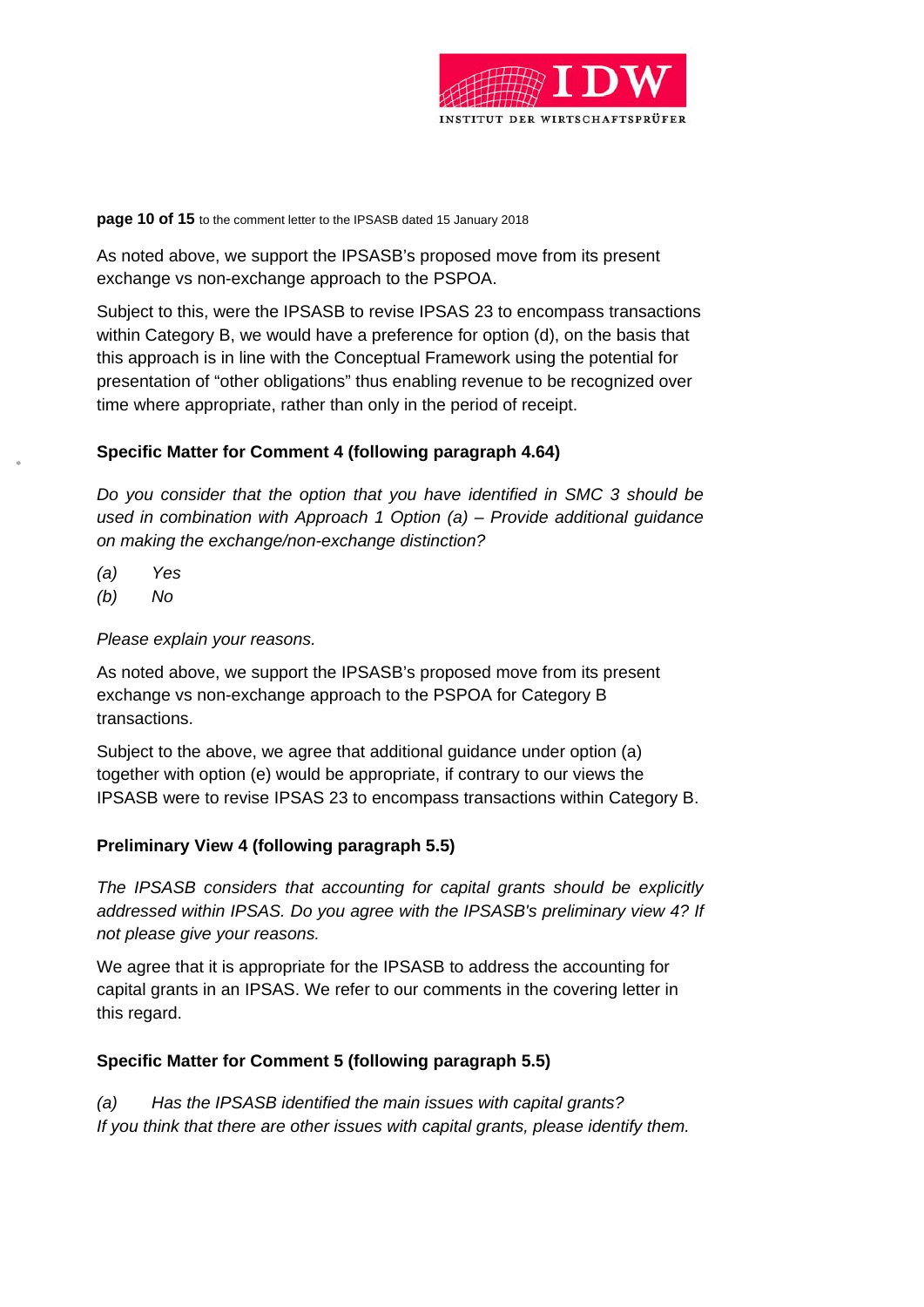

#### **page 11 of 15** to the comment letter to the IPSASB dated 15 January 2018

# *(b) Do you have any proposals for accounting for capital grants that the IPSASB should consider?*

### *Please explain your issues and proposals.*

We agree that the Consultation Paper has identified the main issues relevant to accounting for capital grants.

In Germany, the accounting provisions under commercial law would permit a capital grant provided for the purpose of purchasing or constructing an asset, irrespective of whether in part or in full, to be either netted against the initial cost of that asset or initially recognized as a specific item (Sonderposten für Zuwendung) in the statement of financial position, which would then be released (as revenue) over the useful life of the asset. The IDW has consistently expressed its preference for the second option, and notes that the public sector entities applying accruals accounting in Germany generally present such capital grants as a specific item between equity and external debt and release over the useful life of the relevant asset.

As discussed in our covering letter, the IDW has concerns about nonrecognition of donations because such treatment does not provide useful information as to the entity's financial position or service delivery. Similarly, offsetting capital grants against the cost of the asset is not our preferred option. We appreciate that recognizing a credit item ("other obligation") in the statement of financial position in line with the IPSASB's Conceptual Framework is the more appropriate option, since such a credit item (quasi-liability) will not meet the definition of either equity or a liability.

Whilst we understand the logic in regard to the current accounting for revenue subject to a repayment clause, we believe that usually no liability should be recognized until such time as specific events or circumstances occur that will trigger an obligation to repay. At the start of an arrangement there would not be any intent to repay revenue (or logically, there is no sound basis for entering into the arrangement). Thus on initial receipt of e.g., cash to fund the building of a swimming pool, a liability to repay would not be recognized.

# **Specific Matter for Comment 6 (following paragraph 5.9)**

# *Do you consider that the IPSASB should:*

- *(a) Retain the existing requirements for services in-kind, which permit, but do not require recognition of services in-kind; or*
- *(b) Modify requirements to require services in-kind that meet the definition of an asset to be recognized in the financial statements provided that they*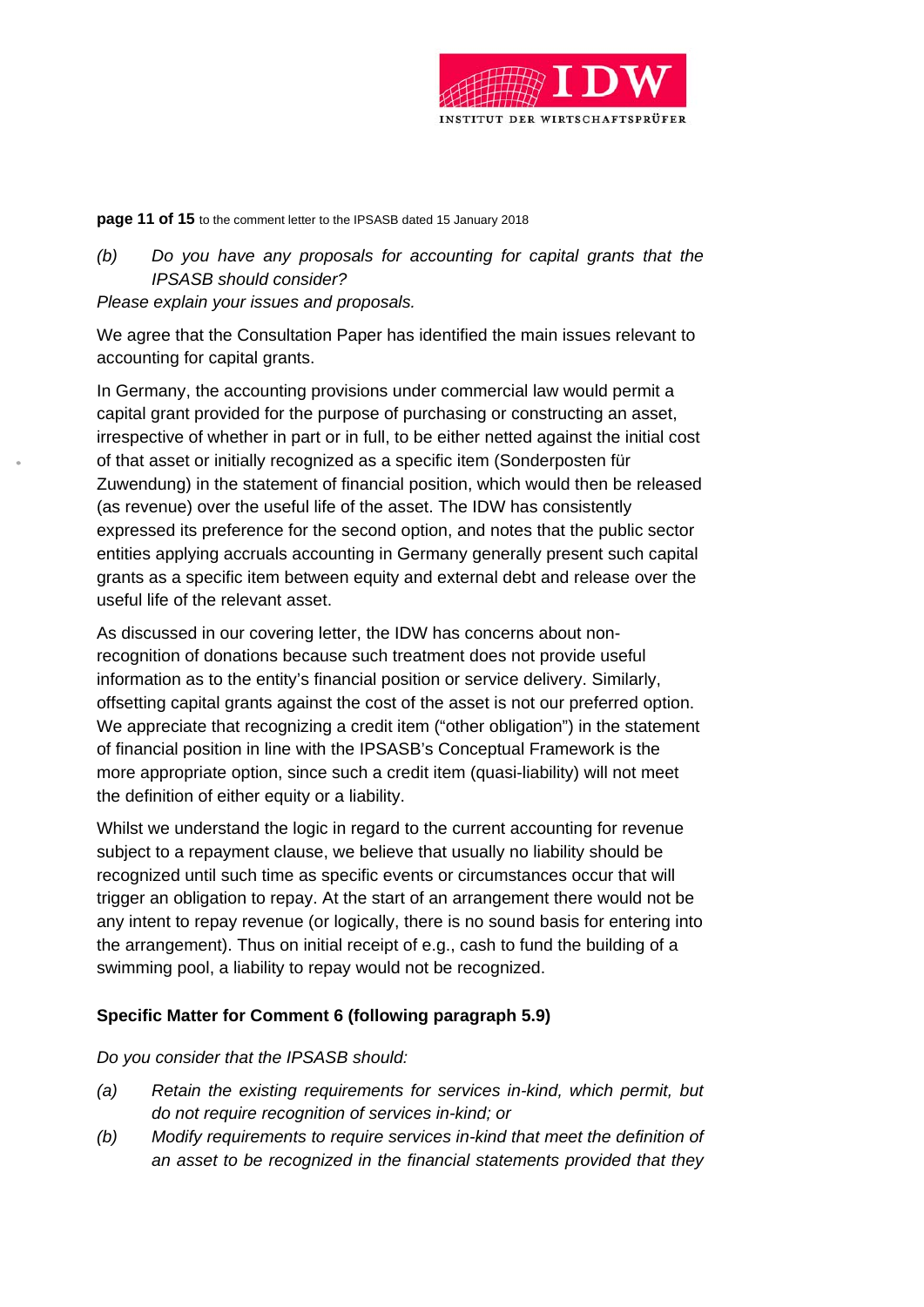

#### **page 12 of 15** to the comment letter to the IPSASB dated 15 January 2018

 *can be measured in a way that achieves the qualitative characteristics and takes account of the constraints on information: or* 

*(c) An alternative approach.* 

# *Please explain your reasons. If you favor an alternative approach please identify that approach and explain it.*

As discussed in the covering letter, we do not support retention of the existing option for accounting for services in-kind. The non-recognition of donations, including services in-kind, that enhance service delivery capacity denies users appropriate information for accountability and decision making purposes and therefore does not meet the objectives of financial reporting.

In our view, the IPSASB should follow (b) and (c) and revise the existing requirements, whereby the individual circumstances in conjunction with application of the IPSASB's Conceptual Framework should dictate the accounting treatment.

When services in-kind fulfil the criteria for asset recognition, IPSASB should require they be recognized as an asset (and a corresponding donation recognized in accordance with the terms of the arrangement).

Unless the entity has control of the donated service (i.e., it has recourse if the service is not delivered) the entity would not be able to recognize an asset. Such services in-kind would be most appropriately accounted for by recognizing an expense and corresponding revenue on an ongoing basis as and when they are delivered. In terms of financial reporting of service delivery (comparability and relevant information as to the cost of services) there is, in substance, no difference between donated time or paid for time.

Whether or not the services would have been purchased had they not been donated is not relevant if the donation is accepted and used in service delivery (there may be possibly a measurement issue, if services rendered were inferior in terms of quality compared to services paid for or service delivery slower etc. however this is a measurement issue). Indeed, not accounting for services inkind would prevent information on service delivery being useful and comparable, especially where an entity were fortunate to have been donated services in-kind, the equivalence of which would have to be paid for by another entity.

Of course, the qualitative characteristics identified in the IPSASB's Conceptual Framework would apply in determining whether donated items or services are material alone or in the aggregate (whether quantitatively or qualitatively).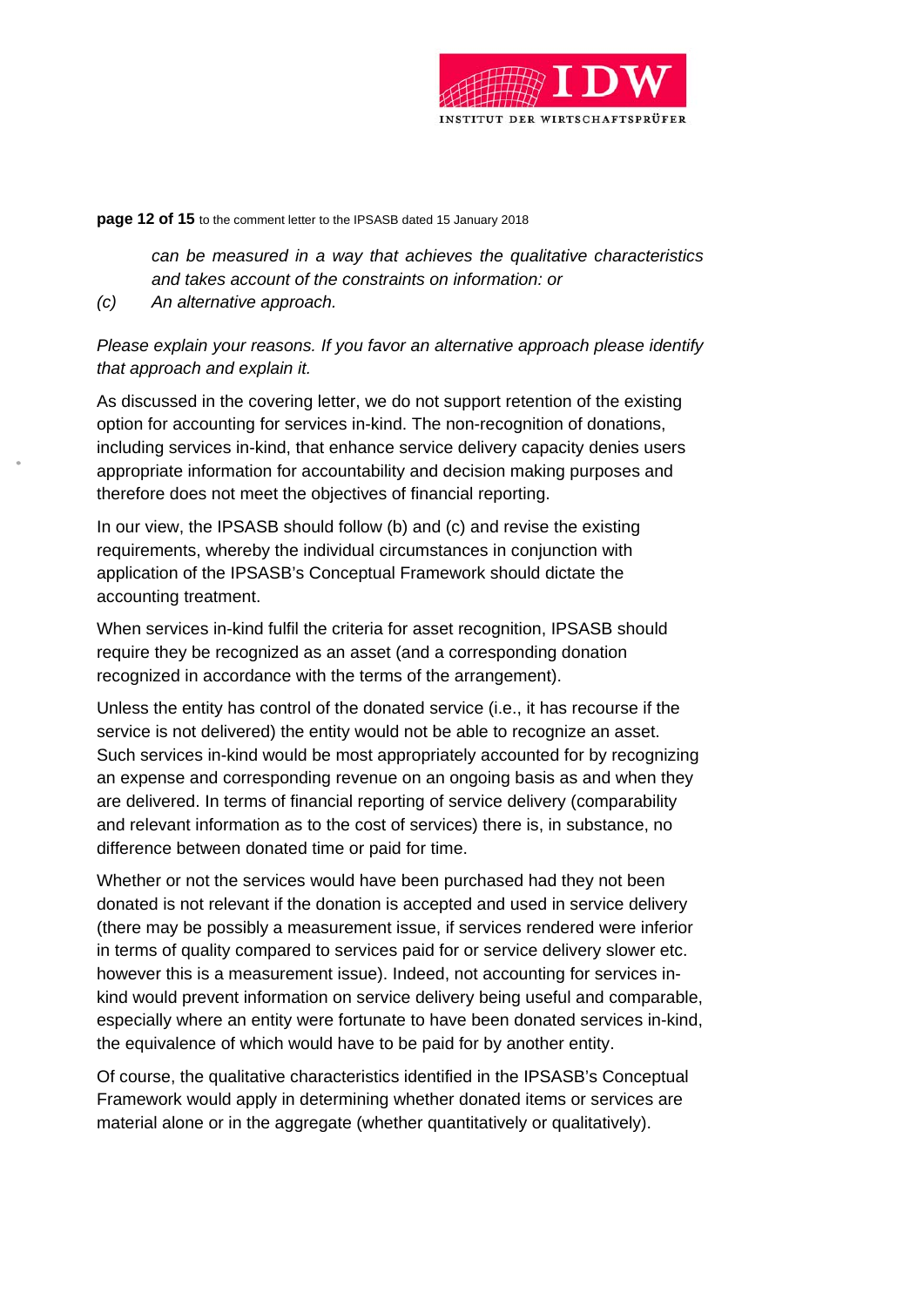

#### **page 13 of 15** to the comment letter to the IPSASB dated 15 January 2018

### **Preliminary View 5 (following paragraph 6.37)**

*The IPSASB is of the view that non-exchange transactions related to universally accessible services and collective services impose no performance obligations on the resource recipient. These non-exchange transactions should therefore be accounted for under The Extended Obligating Event Approach.* 

*Do you agree with the IPSASB's Preliminary View 5? If not, please give your reasons.* 

In line with our responses to the PVs and SMCs relating to revenue recognition, we accept that the Public Sector Performance Obligation Approach is not appropriate for accounting for expenditure for items that would be a counterpart to Category A, including universally accessible services and collective services.

We agree that non-exchange transactions related to universally accessible services and collective services impose no performance obligations on the resource recipient. Indeed, this means that the last boxes in the diagram on page 53 of the Consultation Paper depicting the so-called "extended obligating event approach" are not relevant in determining accounting for universally accessible services and collective services. Consequently, it would be appropriate to delete the last two boxes on the left hand side of the diagram and the last box on the right hand side.

It then becomes clear (whatever this amended approach were called) that the focus needs to be on determining whether or not there is a non-legally binding obligation that would give rise to a liability. In the absence of both a legally binding and non-legally binding obligation the entity will recognize an expense only.

In considering this aspect, we concur with the IPSASB's argument that, whilst there may be an expectation that universally accessible services and collective services will be delivered in future, factors listed in the Conceptual Framework including the ability of the entity to modify or change the service delivery (see para. 5.25) means that these expectations will generally not give rise to obligating events and consequently the liability recognition criteria are not satisfied.

In our view, it is the distinction between the past events leading to these more "imprecise" expectations of availability of universally accessible services and collective services going forward, and a more "tangible" expectation based on the perception of a far firmer personal entitlement (which may be legally binding or otherwise) that provides a direct contrast to certain social benefit schemes. For example in relation to pensions, factors such as the long-term contribution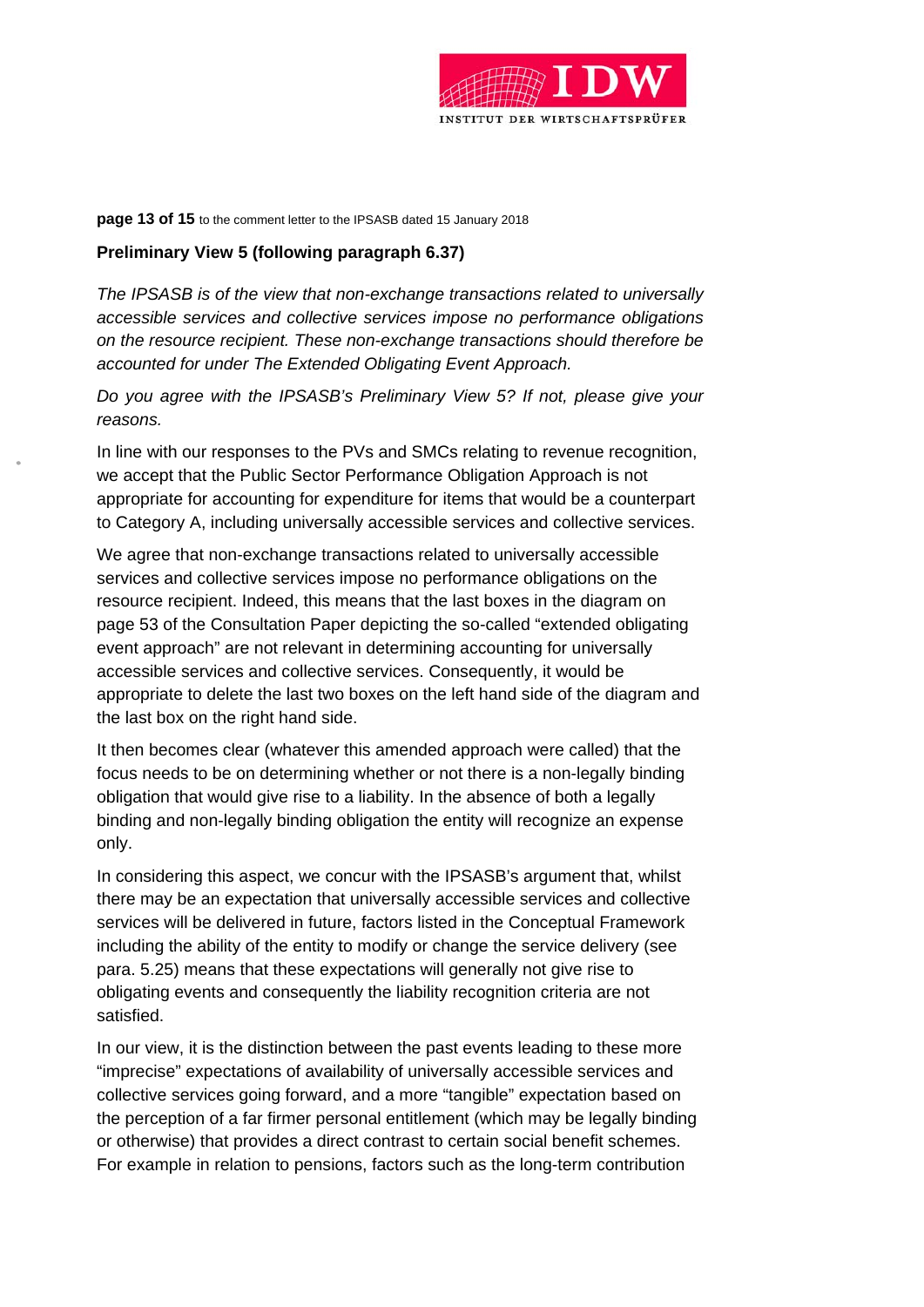

#### **page 14 of 15** to the comment letter to the IPSASB dated 15 January 2018

by private individuals coupled with their lack of alternative means of support serve as a compelling arguments that the public sector entity does not have a realistic alternative to an outflow of resources. Such factors are missing in relation to universally accessible services and collective services.

Indeed, given potential diversity in service delivery and the various constructs worldwide for service delivery, we believe it may not always be appropriate to consider all so-named universally accessible services and collective services as equivalent in this context. A type-by-type, if not a case-by-case analysis may be needed to establish liability recognition especially where an individual citizen's involuntary contributions may appear to be earmarked for a specific service delivery such that a distinct entitlement is perceived – or even set forth in law. We would therefore encourage the IPSASB to develop robust criteria – particularly in relation to any relationship between individual contribution and future entitlement – in defining universally accessible services and collective services.

### **Preliminary View 6 (following paragraph 6.39)**

*The IPSASB is of the view that, because there is no obligating event related to non-exchange transactions for universally accessible services and collective services, resources applied for these types of non-exchange transactions should be expensed as services are delivered.* 

*Do you agree with the IPSASB's Preliminary View 6? If not, please give your reasons.* 

Subject to our remarks in response to PV 5, we agree that expenses should be recognized in line with ongoing provision of universally accessible services and collective services.

# **Preliminary View 7 (following paragraph 6.42)**

*The IPSASB is of the view that where grants, contributions and other transfers contain either performance obligations or stipulations they should be accounted for using the PSPOA which is the counterpart to the IPSASB's preferred approach for revenue.* 

*Do you agree with the IPSASB's Preliminary View 7? If not, please give your reasons.* 

We agree with the IPSASB's view, and also refer to our comments in response to earlier (counterpart) SMCs and PVs in this context.